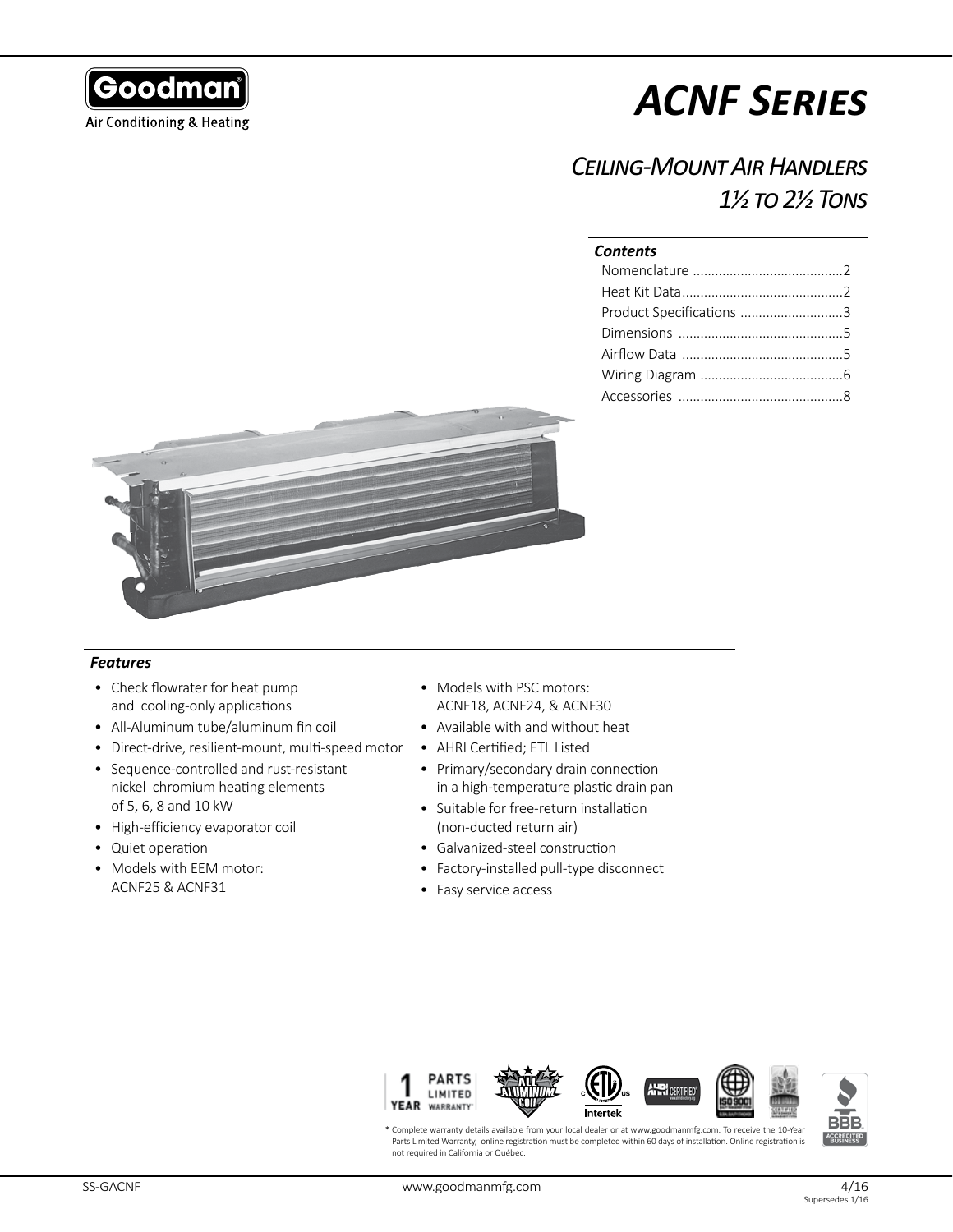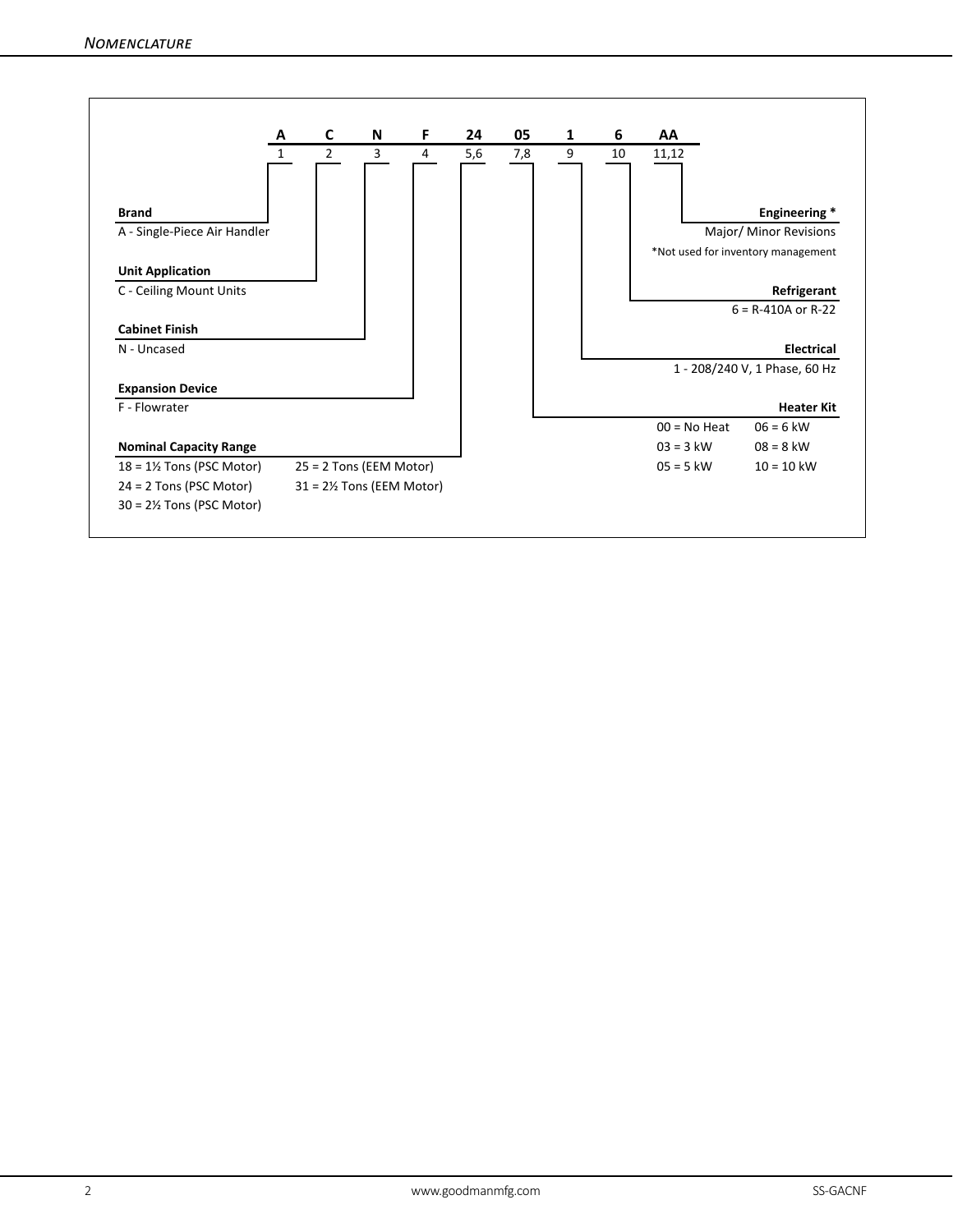|                                                        | ACNF18<br>001               | ACNF18<br>051               | ACNF18<br>061               | ACNF18<br>081               | ACNF24<br>001               | ACNF24<br>051               | ACNF24<br>061               | ACNF24<br>081               |
|--------------------------------------------------------|-----------------------------|-----------------------------|-----------------------------|-----------------------------|-----------------------------|-----------------------------|-----------------------------|-----------------------------|
| <b>PERFORMANCE RATINGS</b>                             |                             |                             |                             |                             |                             |                             |                             |                             |
| Cooling (BTU/h)                                        | 18,000                      | 18,000                      | 18,000                      | 18,000                      | 24,000                      | 24,000                      | 24,000                      | 24,000                      |
| Piston Size <sup>2</sup>                               | 0.051                       | 0.051                       | 0.051                       | 0.051                       | 0.057                       | 0.057                       | 0.057                       | 0.057                       |
| <b>BLOWER</b>                                          |                             |                             |                             |                             |                             |                             |                             |                             |
| Diameter                                               | 5.75                        | 5.75                        | 5.75                        | 5.75                        | 6.31                        | 6.31                        | 6.31                        | 6.31                        |
| Width                                                  | 6.75                        | 6.75                        | 6.75                        | 6.75                        | 8.25                        | 8.25                        | 8.25                        | 8.25                        |
| Coil Drain Connect FPT                                 | 3/4"                        | 3/4"                        | 3/4"                        | 3/4"                        | 3/4"                        | 3/4"                        | 3/4"                        | 3/4"                        |
| <b>BLOWER MOTOR</b>                                    |                             |                             |                             |                             |                             |                             |                             |                             |
| <b>FLA</b>                                             | 0.72                        | 0.72                        | 0.72                        | 0.72                        | 1.34                        | 1.34                        | 1.34                        | 1.34                        |
| HP                                                     | 1/8                         | 1/8                         | 1/8                         | 1/8                         | 1/4                         | 1/4                         | 1/4                         | 1/4                         |
| <b>REFRIGERANT LINE CONNECTION SIZE</b>                |                             |                             |                             |                             |                             |                             |                             |                             |
| Liquid                                                 | $\frac{3}{8}$ <sup>11</sup> | $\frac{3}{8}$ <sup>11</sup> | $\frac{3}{8}$ <sup>11</sup> | $\frac{3}{8}$ <sup>11</sup> | $\frac{3}{8}$ <sup>11</sup> | $\frac{3}{8}$ <sup>11</sup> | $\frac{3}{8}$ <sup>11</sup> | $\frac{3}{8}$ <sup>11</sup> |
| Suction                                                | $\frac{3}{4}$ <sup>11</sup> | $\frac{3}{4}$ <sup>11</sup> | $\frac{3}{4}$ <sup>11</sup> | $\frac{3}{4}$ <sup>11</sup> | $\frac{3}{4}$ <sup>11</sup> | $\frac{3}{4}$ <sup>11</sup> | $\frac{3}{4}$ <sup>11</sup> | $\frac{3}{4}$ <sup>11</sup> |
| <b>ELECTRICAL DATA</b>                                 |                             |                             |                             |                             |                             |                             |                             |                             |
| Voltage                                                | 208/230                     | 208/230                     | 208/230                     | 208/230                     | 208/230                     | 208/230                     | 208/230                     | 208/230                     |
| Min Circuit Ampacity @ 230V                            | 0.9                         | 27                          | 33.5                        | 40.6                        | 1.68                        | 27.8                        | 34.3                        | 41.3                        |
| Min Circuit Ampacity @ 208V                            | 0.9                         | 23.5                        | 29.2                        | 35.3                        | 1.68                        | 24.3                        | 29.9                        | 36.1                        |
| Max. Overcurrent Device @ 230V                         | 15                          | 30                          | 35                          | 45                          | 15                          | 30                          | 35                          | 45                          |
| Max. Overcurrent Device @ 208V                         | 15                          | 25                          | 30                          | 40                          | 15                          | 25                          | 30                          | 40                          |
| Minimum Voltage VAC                                    | 197                         | 197                         | 197                         | 197                         | 197                         | 197                         | 197                         | 197                         |
| Maximum Voltage VAC                                    | 253                         | 253                         | 253                         | 253                         | 253                         | 253                         | 253                         | 253                         |
| <b>ELECTRIC HEAT</b>                                   |                             |                             |                             |                             |                             |                             |                             |                             |
| kW @ 230 Volts                                         | 0.0                         | 4.8                         | 6.0                         | 7.3                         | 0.0                         | 4.8                         | 6.0                         | 7.3                         |
| BTU/h @ 230 Volts                                      | $\mathbf 0$                 | 16,400                      | 20,500                      | 24,900                      | $\mathbf{O}$                | 16,400                      | 20,500                      | 24,900                      |
| <b>SHIP WEIGHT (LBS)</b>                               | 59                          | 59                          | 59                          | 59                          | 69                          | 69                          | 69                          | 69                          |
| <sup>2</sup> Shipped with Coil<br>$1$ CFM $@.3$ static |                             |                             |                             |                             |                             |                             |                             |                             |

**Notes**

• For a properly matched system and piston sizing information, refer to Amana piston kit chart of the corresponding Amana® outdoor unit.

• When the room thermostat calls for second stage heat, the first stage (heat pump) operation must be locked out. When matching the "AC" unit that has electric heat with a heat pump, order "HEAT PUMP SHUT OFF KIT HPSK-<sup>0</sup>1." The ACXX-00 units do not require this kit.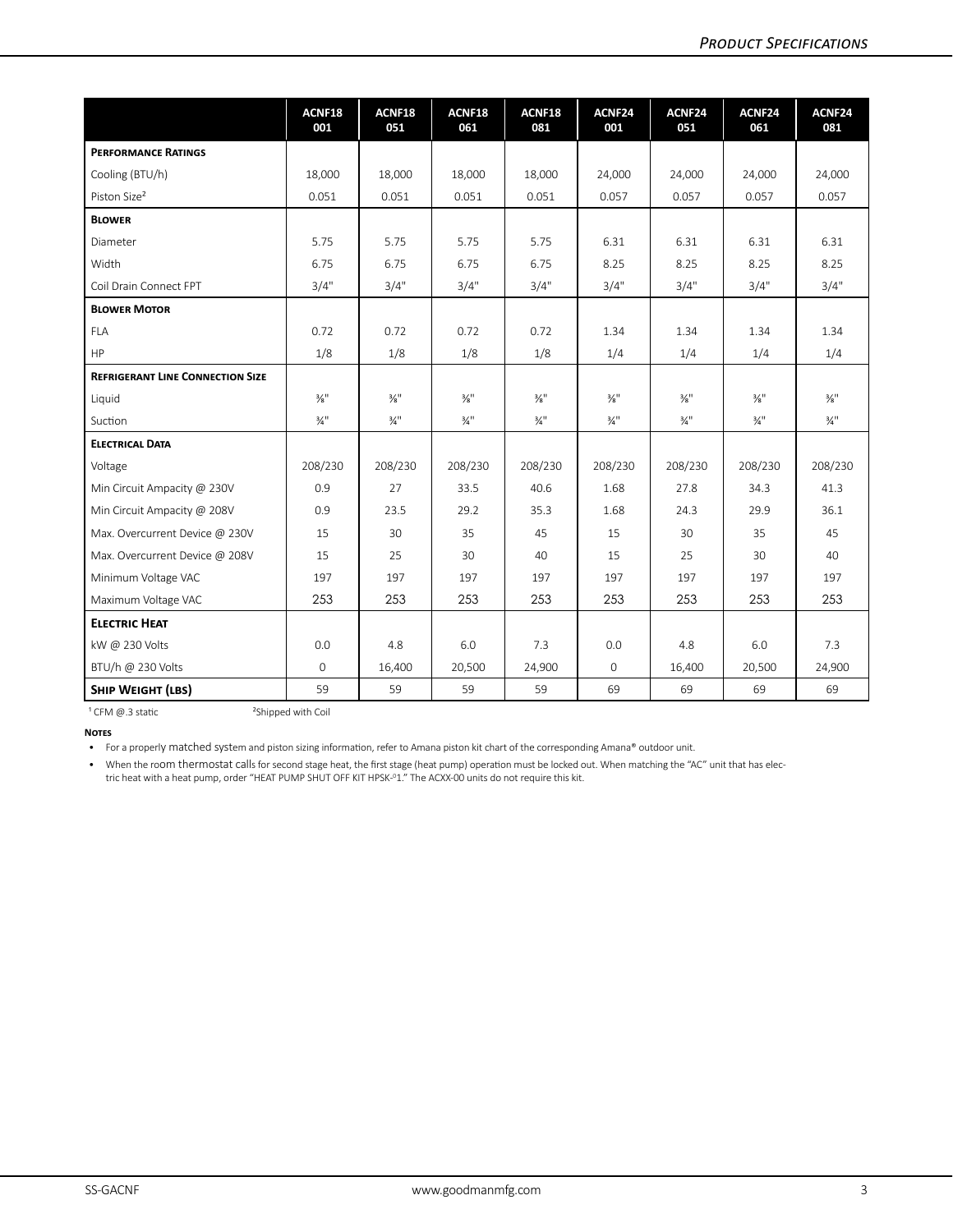|                                         | ACNF24<br>101               | ACNF25<br>0016              | ACNF25<br>0516              | ACNF25<br>0616              | ACNF25<br>0816              | ACNF25<br>1016              | ACNF30<br>001               | ACNF30<br>051               |
|-----------------------------------------|-----------------------------|-----------------------------|-----------------------------|-----------------------------|-----------------------------|-----------------------------|-----------------------------|-----------------------------|
| <b>PERFORMANCE RATINGS</b>              |                             |                             |                             |                             |                             |                             |                             |                             |
| Cooling (BTU/h)                         | 24,000                      | 24,000                      | 24,000                      | 24,000                      | 24,000                      | 24,000                      | 30,000                      | 30,000                      |
| Piston Size <sup>2</sup>                | 0.057                       | 0.055                       | 0.055                       | 0.055                       | 0.055                       | 0.055                       | 0.061                       | 0.061                       |
| <b>BLOWER</b>                           |                             |                             |                             |                             |                             |                             |                             |                             |
| Diameter                                | 6.31                        | 6.31                        | 6.31                        | 6.31                        | 6.31                        | 6.31                        | 6.75                        | 6.75                        |
| Width                                   | 8.25                        | 8.25                        | 8.25                        | 8.25                        | 8.25                        | 8.25                        | 8.25                        | 8.25                        |
| Coil Drain Connect FPT                  | 3/4"                        | 3/4"                        | 3/4"                        | 3/4"                        | 3/4"                        | 3/4"                        | 3/4"                        | 3/4"                        |
| <b>BLOWER MOTOR</b>                     |                             |                             |                             |                             |                             |                             |                             |                             |
| <b>FLA</b>                              | 1.34                        | $\overline{2}$              | 2                           | $\overline{2}$              | $\overline{2}$              | 2                           | 1.34                        | 1.34                        |
| HP                                      | 1/4                         | 1/4                         | 1/4                         | 1/4                         | 1/4                         | 1/4                         | 1/4                         | 1/4                         |
| <b>REFRIGERANT LINE CONNECTION SIZE</b> |                             |                             |                             |                             |                             |                             |                             |                             |
| Liquid                                  | $\frac{3}{8}$ <sup>11</sup> | $\frac{3}{8}$ <sup>11</sup> | $\frac{3}{8}$ <sup>11</sup> | $\frac{3}{8}$ <sup>11</sup> | $\frac{3}{8}$ <sup>11</sup> | $\frac{3}{8}$ <sup>11</sup> | $\frac{3}{8}$ <sup>11</sup> | $\frac{3}{8}$ <sup>11</sup> |
| Suction                                 | $\frac{3}{4}$ <sup>11</sup> | $\frac{3}{4}$ <sup>11</sup> | $\frac{3}{4}$ <sup>11</sup> | $\frac{3}{4}$ <sup>11</sup> | $\frac{3}{4}$ <sup>11</sup> | $\frac{3}{4}$ <sup>11</sup> | $\frac{3}{4}$ <sup>11</sup> | $\frac{3}{4}$ <sup>11</sup> |
| <b>ELECTRICAL DATA</b>                  |                             |                             |                             |                             |                             |                             |                             |                             |
| Voltage                                 | 208/230                     | 208/230                     | 208/230                     | 208/230                     | 208/230                     | 208/230                     | 208/230                     | 208/230                     |
| Min Circuit Ampacity @ 230V             | 54.9                        | 2.5                         | 28.6                        | 35.1                        | 42.2                        | 55.8                        | 1.68                        | 27.8                        |
| Min Circuit Ampacity @ 208V             | 47.8                        | 2.5                         | 26.1                        | 32.0                        | 38.4                        | 50.7                        | 1.68                        | 24.3                        |
| Max. Overcurrent Device @ 230V          | 60                          | 15                          | 30                          | 40                          | 45                          | 60                          | 15                          | 30                          |
| Max. Overcurrent Device @ 208V          | 50                          | 15                          | 30                          | 35                          | 40                          | 60                          | 15                          | 25                          |
| Minimum Voltage VAC                     | 197                         | 197                         | 197                         | 197                         | 197                         | 197                         | 197                         | 197                         |
| Maximum Voltage VAC                     | 253                         | 253                         | 253                         | 253                         | 253                         | 253                         | 253                         | 253                         |
| <b>ELECTRIC HEAT</b>                    |                             |                             |                             |                             |                             |                             |                             |                             |
| kW @ 230 Volts                          | 9.8                         | 0.0                         | 4.8                         | 6.0                         | 7.3                         | 9.8                         | 0.0                         | 4.8                         |
| BTU/h @ 230 Volts                       | 33,500                      | $\mathsf{O}\xspace$         | 16,400                      | 20,500                      | 24,900                      | 33,500                      | $\mathsf{O}\xspace$         | 16,400                      |
| SHIP WEIGHT (LBS)                       | 69                          | 69                          | 69                          | 69                          | 69                          | 69                          | 79                          | 79                          |

 $1$  CFM  $\omega$  .2 static

Note: When the room thermostat calls for second stage heat, the first stage (heat pump) operation must be locked out. When matching the "AC" unit that has electric heat with a heat pump, order "HEAT PUMP SHUT OFF KIT HPSK-01." The ACXX-00 units do not require this kit.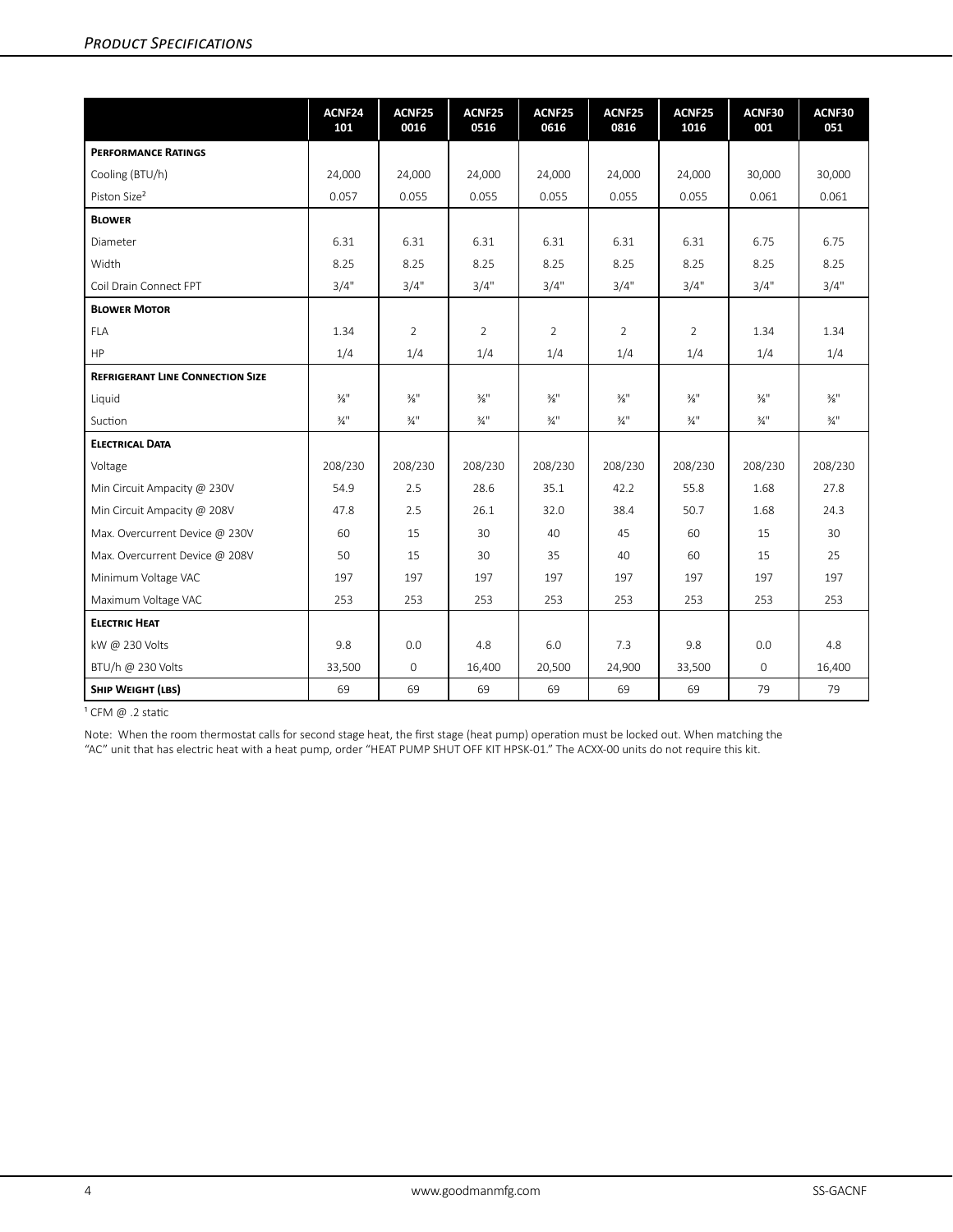|                                         | ACNF30<br>061               | ACNF30<br>081               | ACNF30<br>101               | ACNF31<br>0016              | ACNF31<br>0516              | ACNF31<br>0616              | ACNF31<br>0816              | ACNF31<br>1016              |
|-----------------------------------------|-----------------------------|-----------------------------|-----------------------------|-----------------------------|-----------------------------|-----------------------------|-----------------------------|-----------------------------|
| <b>PERFORMANCE RATINGS</b>              |                             |                             |                             |                             |                             |                             |                             |                             |
| Cooling (BTU/h)                         | 30,000                      | 30,000                      | 30,000                      | 30,000                      | 30,000                      | 30,000                      | 30,000                      | 30,000                      |
| Piston Size <sup>2</sup>                | 0.061                       | 0.061                       | 0.061                       | 0.059                       | 0.059                       | 0.059                       | 0.059                       | 0.059                       |
| <b>BLOWER</b>                           |                             |                             |                             |                             |                             |                             |                             |                             |
| Diameter                                | 6.75                        | 6.75                        | 6.75                        | 6.75                        | 6.75                        | 6.75                        | 6.75                        | 6.75                        |
| Width                                   | 8.25                        | 8.25                        | 8.25                        | 8.25                        | 8.25                        | 8.25                        | 8.25                        | 8.25                        |
| Coil Drain Connect FPT                  | 3/4"                        | 3/4"                        | 3/4"                        | 3/4"                        | 3/4"                        | 3/4"                        | 3/4"                        | 3/4"                        |
| <b>BLOWER MOTOR</b>                     |                             |                             |                             |                             |                             |                             |                             |                             |
| <b>FLA</b>                              | 1.34                        | 1.34                        | 1.34                        | 2                           | $\overline{2}$              | $\overline{2}$              | 2                           | $\overline{2}$              |
| HP                                      | 1/4                         | 1/4                         | 1/4                         | 1/4                         | 1/4                         | 1/4                         | 1/4                         | 1/4                         |
| <b>REFRIGERANT LINE CONNECTION SIZE</b> |                             |                             |                             |                             |                             |                             |                             |                             |
| Liquid                                  | $\frac{3}{8}$ <sup>11</sup> | $\frac{3}{8}$ <sup>11</sup> | $\frac{3}{8}$ <sup>11</sup> | $\frac{3}{8}$ <sup>11</sup> | $\frac{3}{8}$ <sup>11</sup> | $\frac{3}{8}$ <sup>11</sup> | $\frac{3}{8}$ <sup>11</sup> | $\frac{3}{8}$ <sup>11</sup> |
| Suction                                 | $\frac{3}{4}$ <sup>11</sup> | $\frac{3}{4}$ <sup>11</sup> | $\frac{3}{4}$ <sup>11</sup> | $\frac{3}{4}$ <sup>11</sup> | $\frac{3}{4}$ <sup>11</sup> | $\frac{3}{4}$ <sup>11</sup> | $\frac{3}{4}$ <sup>11</sup> | $\frac{3}{4}$ <sup>11</sup> |
| <b>ELECTRICAL DATA</b>                  |                             |                             |                             |                             |                             |                             |                             |                             |
| Voltage                                 | 208/230                     | 208/230                     | 208/230                     | 208/230                     | 208/230                     | 208/230                     | 208/230                     | 208/230                     |
| Min Circuit Ampacity @ 230V             | 34.3                        | 41.3                        | 54.9                        | 2.5                         | 28.6                        | 35.1                        | 42.2                        | 55.8                        |
| Min Circuit Ampacity @ 208V             | 29.9                        | 36.1                        | 47.8                        | 2.5                         | 26.1                        | 32.0                        | 38.4                        | 50.7                        |
| Max. Overcurrent Device @ 230V          | 35                          | 45                          | 60                          | 15                          | 30                          | 40                          | 45                          | 60                          |
| Max. Overcurrent Device @ 208V          | 30                          | 40                          | 50                          | 15                          | 30                          | 35                          | 40                          | 60                          |
| Minimum Voltage VAC                     | 197                         | 197                         | 197                         | 197                         | 197                         | 197                         | 197                         | 197                         |
| Maximum Voltage VAC                     | 253                         | 253                         | 253                         | 253                         | 253                         | 253                         | 253                         | 253                         |
| <b>ELECTRIC HEAT</b>                    |                             |                             |                             |                             |                             |                             |                             |                             |
| kW @ 230 Volts                          | 6.0                         | 7.3                         | 9.8                         | 0.0                         | 4.8                         | 6.0                         | 7.3                         | 9.8                         |
| BTU/h @ 230 Volts                       | 20,500                      | 24,900                      | 33,500                      | $\mathsf O$                 | 16,400                      | 20,500                      | 24,900                      | 33,500                      |
| SHIP WEIGHT (LBS)                       | 79                          | 79                          | 79                          | 79                          | 79                          | 79                          | 79                          | 79                          |

 $1$  CFM  $\omega$  .2 static

Note: When the room thermostat calls for second stage heat, the first stage (heat pump) operation must be locked out. When matching the "AC" unit that has electric heat with a heat pump, order "HEAT PUMP SHUT OFF KIT HPSK-01." The ACXX-00 units do not require this kit.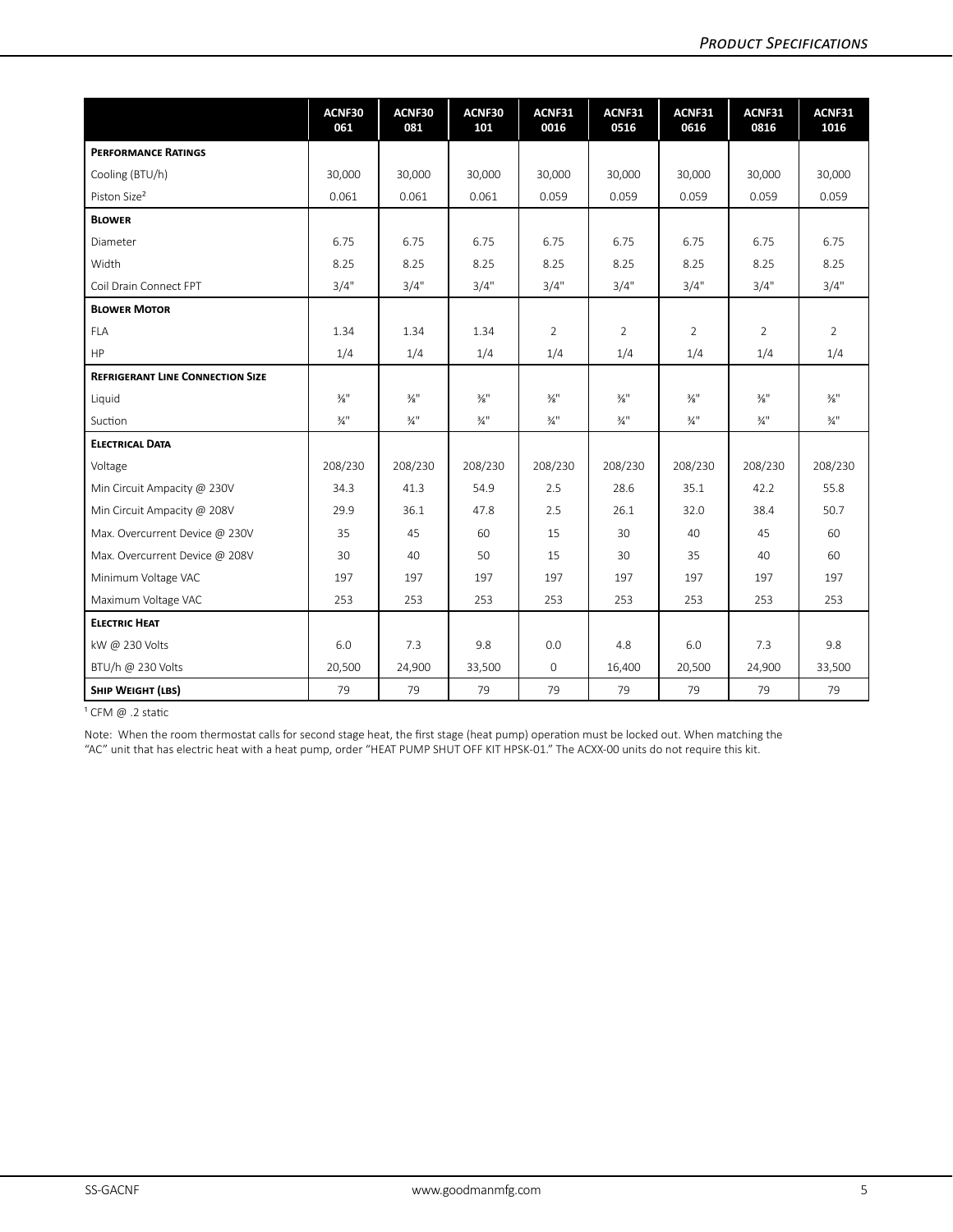

|   | ACNF18            | ACNF <sub>24</sub> | ACNF25          | ACNF30          | ACNF31          |
|---|-------------------|--------------------|-----------------|-----------------|-----------------|
| Α | $37\frac{1}{4}$ " | $43\frac{1}{4}$    | $43\frac{1}{4}$ | 49¼"            | $49\frac{1}{4}$ |
| B | $34\frac{3}{4}$   | $40\frac{3}{4}$ "  | 40%"            | $46\frac{3}{4}$ | 46%"            |
| C | 30''              | 36''               | 36''            | 42"             | 42"             |
| D | $6\frac{1}{2}$    | $6\frac{1}{2}$     | $6\frac{1}{2}$  | $6\frac{1}{2}$  | $6\frac{1}{2}$  |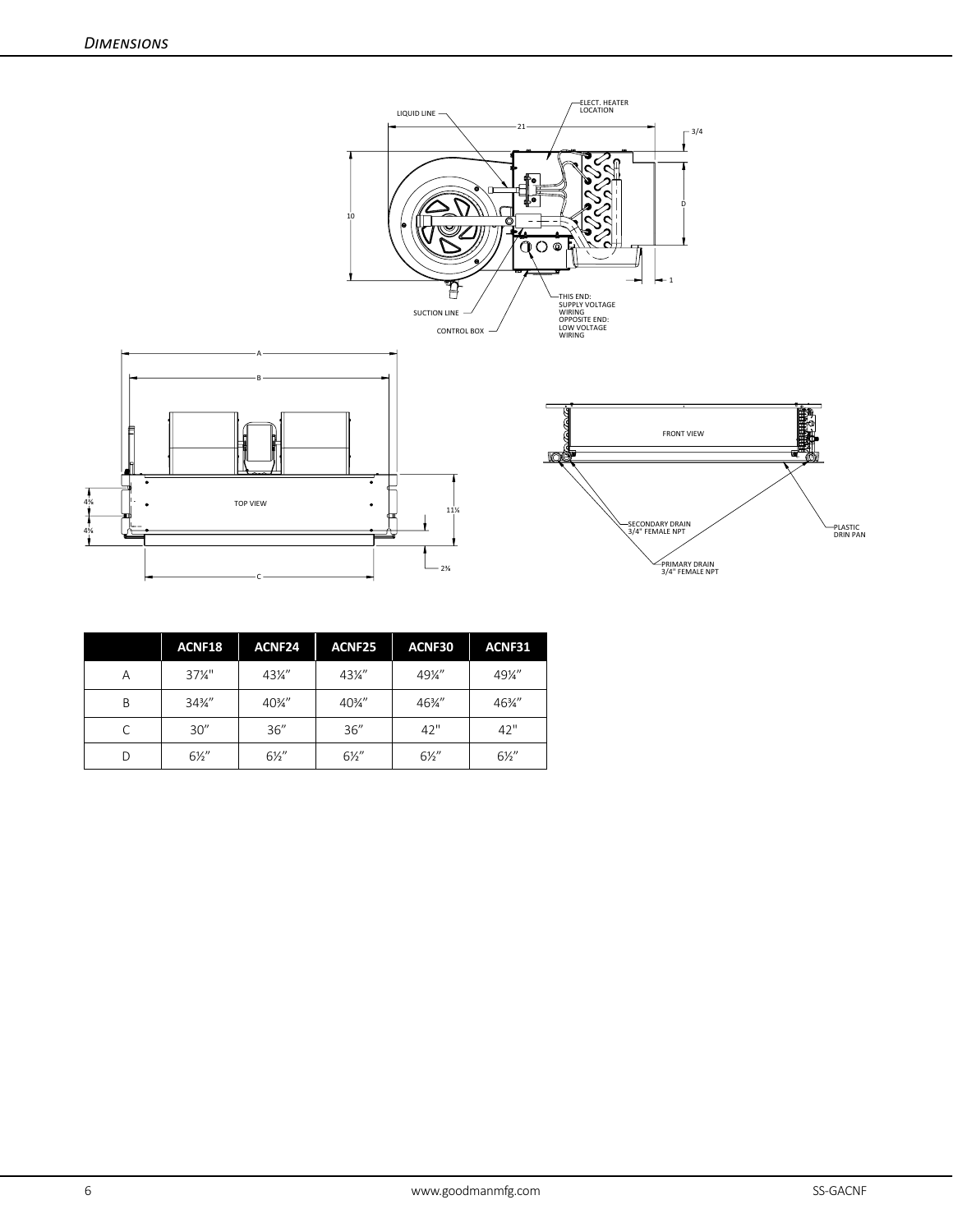|              | <b>MOTOR</b>   | CFM DELIVERED AGAINST EXTERNAL STATIC PRESSURE |       |       |      |       |  |
|--------------|----------------|------------------------------------------------|-------|-------|------|-------|--|
| <b>MODEL</b> | <b>SPEED</b>   | 0.1''                                          | 0.2"  | 0.3'' | 0.4" | 0.5'' |  |
| ACNF18****   | High           | 710                                            | 660   | 590   | 515  | 435   |  |
|              | Low            | 650                                            | 595   | 540   | 480  | 390   |  |
| ACNF24 ****  | High           | 955                                            | 880   | 820   | 740  | 675   |  |
|              | Low            | 885                                            | 840   | 775   | 725  | 620   |  |
|              | T <sub>5</sub> | 969                                            | 912   | 854   | 798  | 778   |  |
| ACNF25 ****  | <b>T4</b>      | 969                                            | 912   | 854   | 798  | 778   |  |
|              | T <sub>3</sub> | 802                                            | 776   | 690   | 641  | 584   |  |
|              | T <sub>2</sub> | 680                                            | 610   | 550   | 484  | 431   |  |
|              | T1             | 680                                            | 610   | 550   | 484  | 431   |  |
| ACNF30****   | High           | 1,075                                          | 1,005 | 920   | 820  | 730   |  |
|              | Low            | 945                                            | 890   | 835   | 760  | 650   |  |
|              | T <sub>5</sub> | 999                                            | 928   | 868   | 824  | 764   |  |
| ACNF31 ****  | T <sub>4</sub> | 999                                            | 928   | 868   | 824  | 764   |  |
|              | T <sub>3</sub> | 871                                            | 798   | 750   | 687  | 614   |  |
|              | T <sub>2</sub> | 763                                            | 695   | 625   | 548  | 478   |  |
|              | T1             | 763                                            | 695   | 625   | 548  | 478   |  |

Note: Airflow data for 240 Vac with dry coil and no filter in place.

### *Heating Capacity/kW Correction Factor*

| <b>SUPPLY VOLTAGE</b>    | 240  | 230  | 220  | 210  | 208  |
|--------------------------|------|------|------|------|------|
| <b>CORRECTION FACTOR</b> | 1.08 | 1.00 | 0.92 | J.84 | 0.82 |

(Multiply the 230-volt capacity by factors)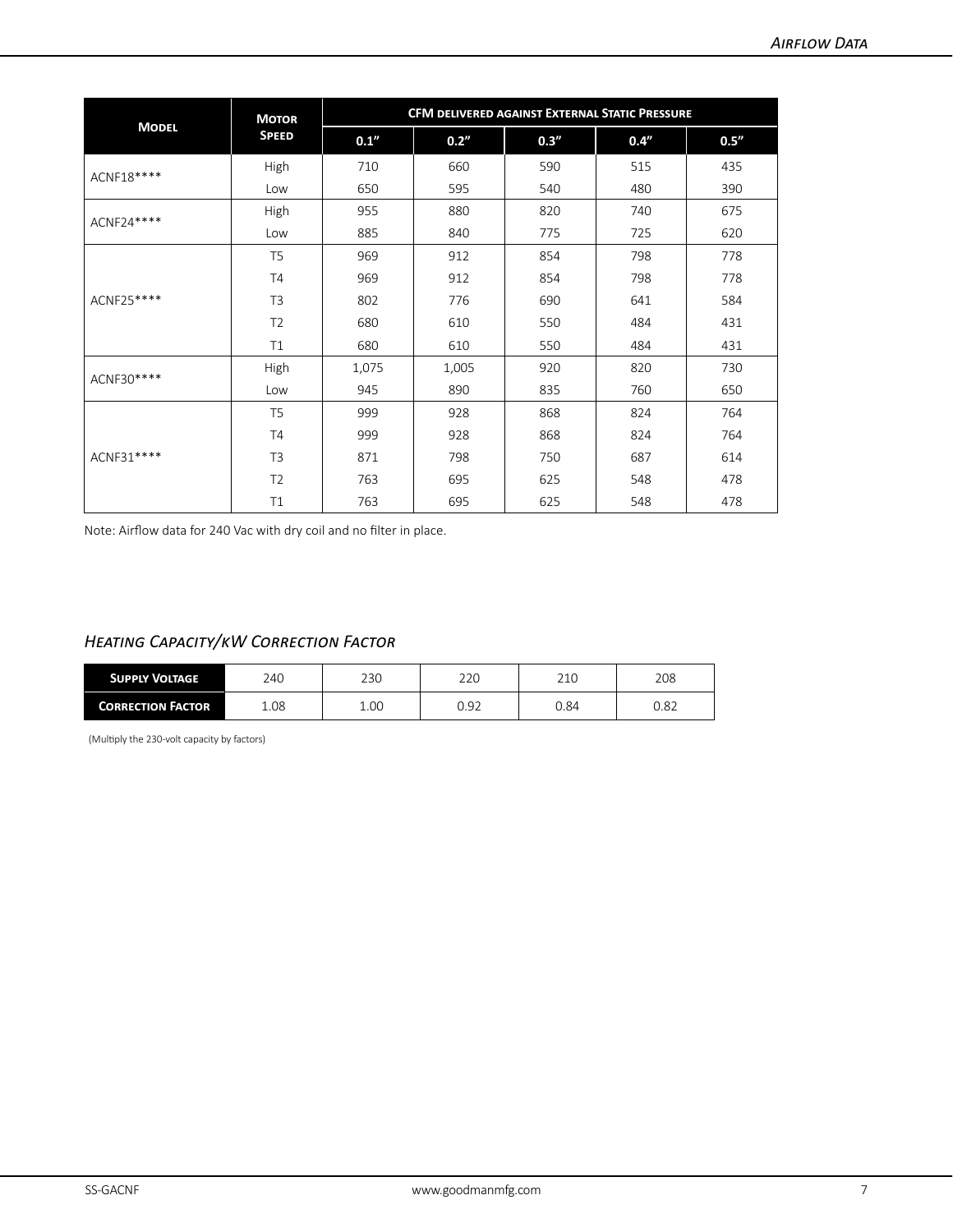

⚡

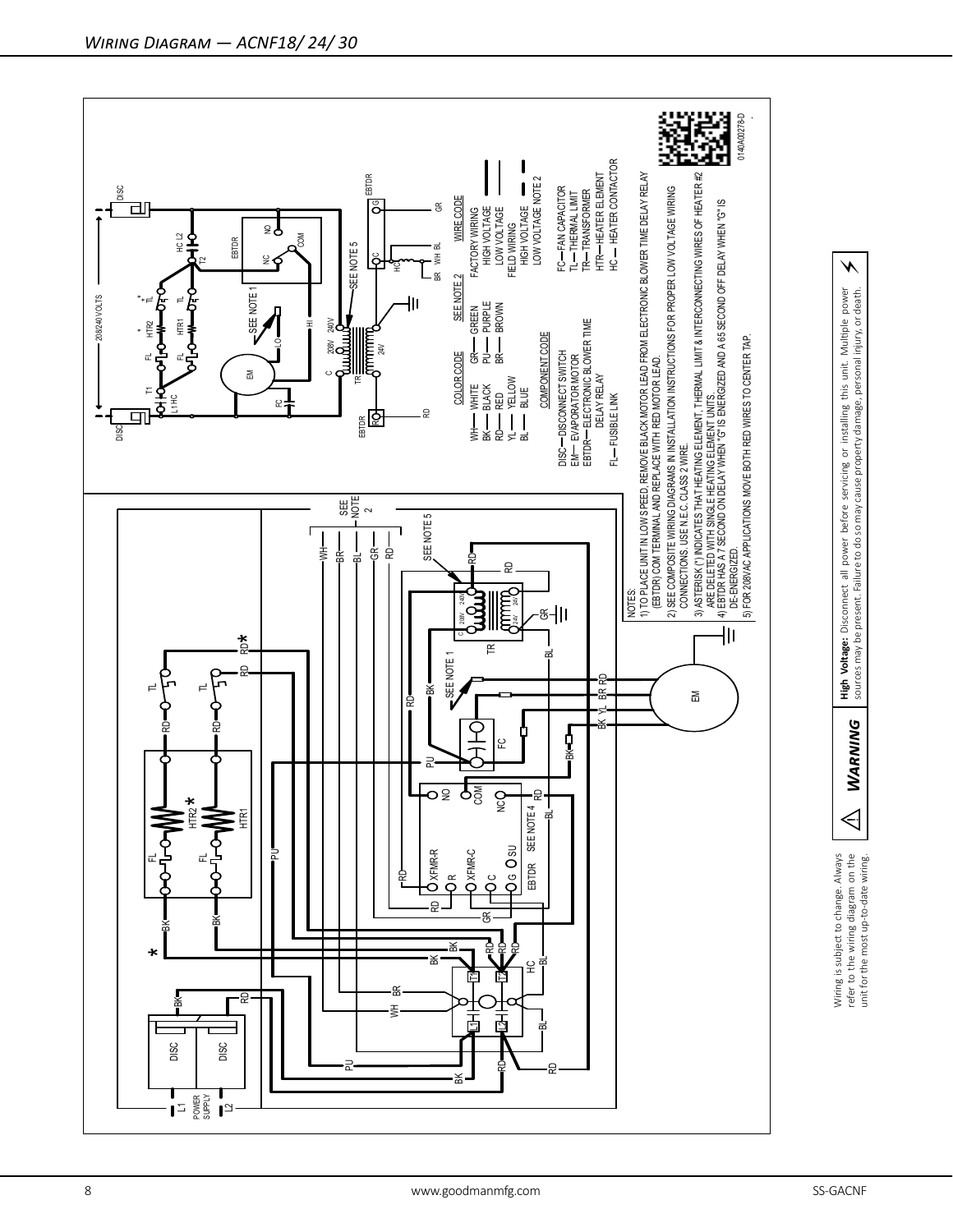

Wiring is subject to change. Always<br>refer to the wiring diagram on the<br>unit for the most up-to-date wiring.

 $\triangleleft$ 

**WARNING** 

WARNING | High Voltage: Disconnect all power before servicing or installing this unit. Multiple power sources may be present. Failure to do so may cause property damage, personal injury, or death.

**High Voltage:** Disconnect all power before servicing or installing the sources may be present. Failure to do so may cause property damage,

⚡

or installing this unit. Multiple power<br>perty damage, personal injury, or death.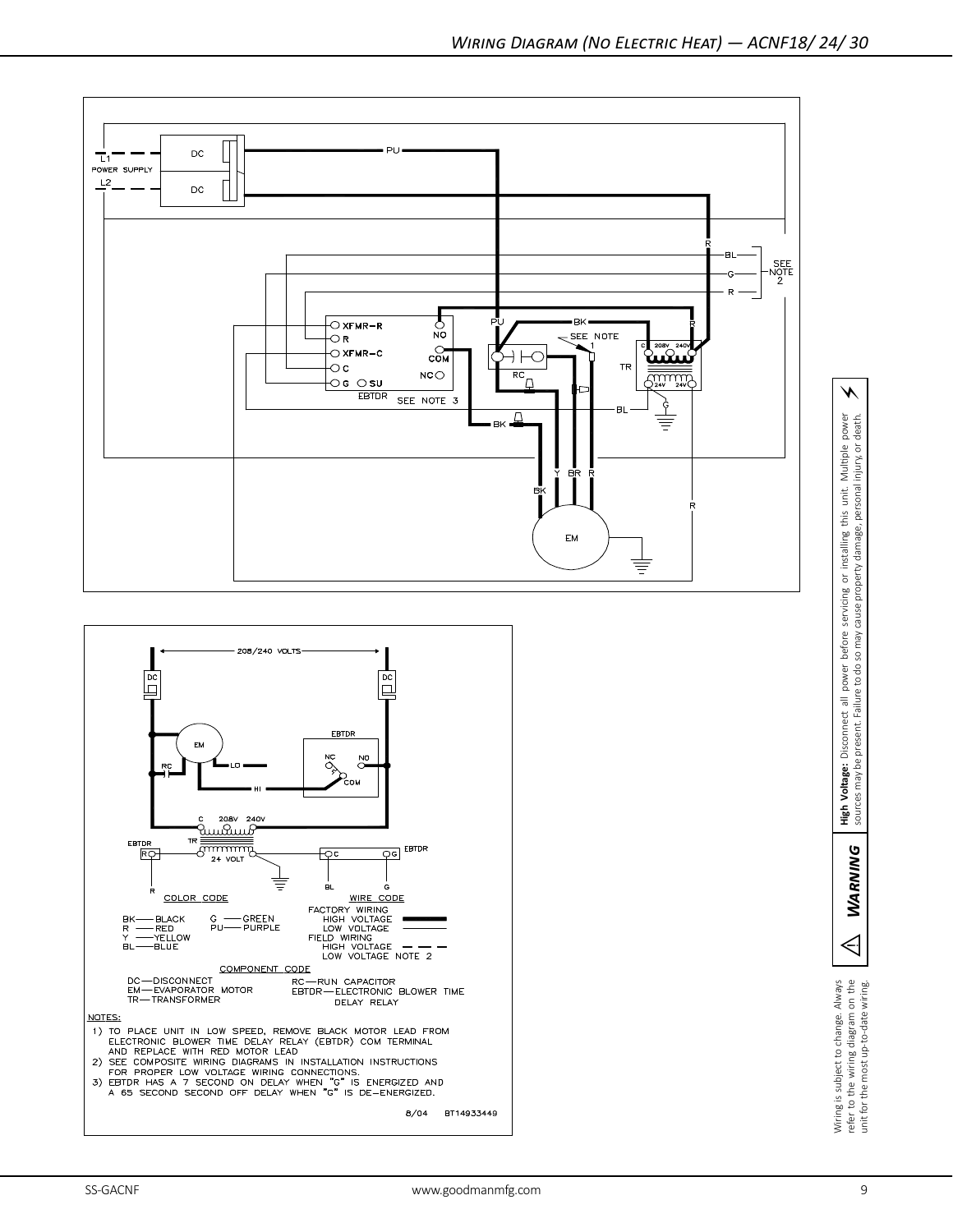

refer to the wring diagrams on the reading to the MARNING Player Disconnect all power before servicing or installing this unit. Multiple power  $\angle$ <br>unit for the most up-to-date wring. NARNING sources may be present. Failur High Voltage: Disconnect all power before servicing or installing this unit. Multiple power<br>sources may be present. Failure to do so may cause property damage, personal injury, or death.

 $\boldsymbol{\star}$ 

**WARNING** 

 $\Leftrightarrow$ 

Wiring is subject to change. Always<br>refer to the wiring diagram on the<br>unit for the most up-to-date wiring. Wiring is subject to change. Always refer to the wiring diagram on the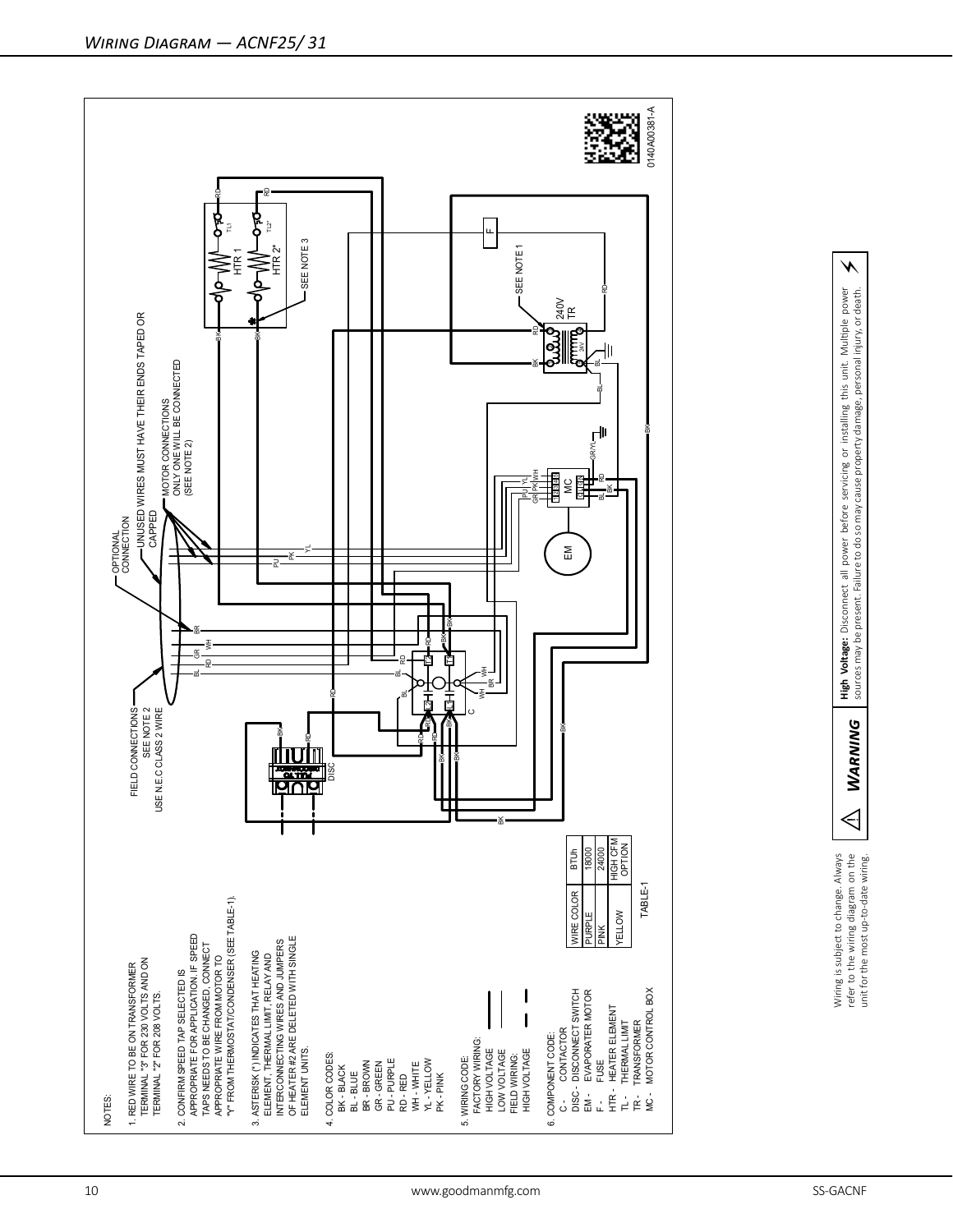